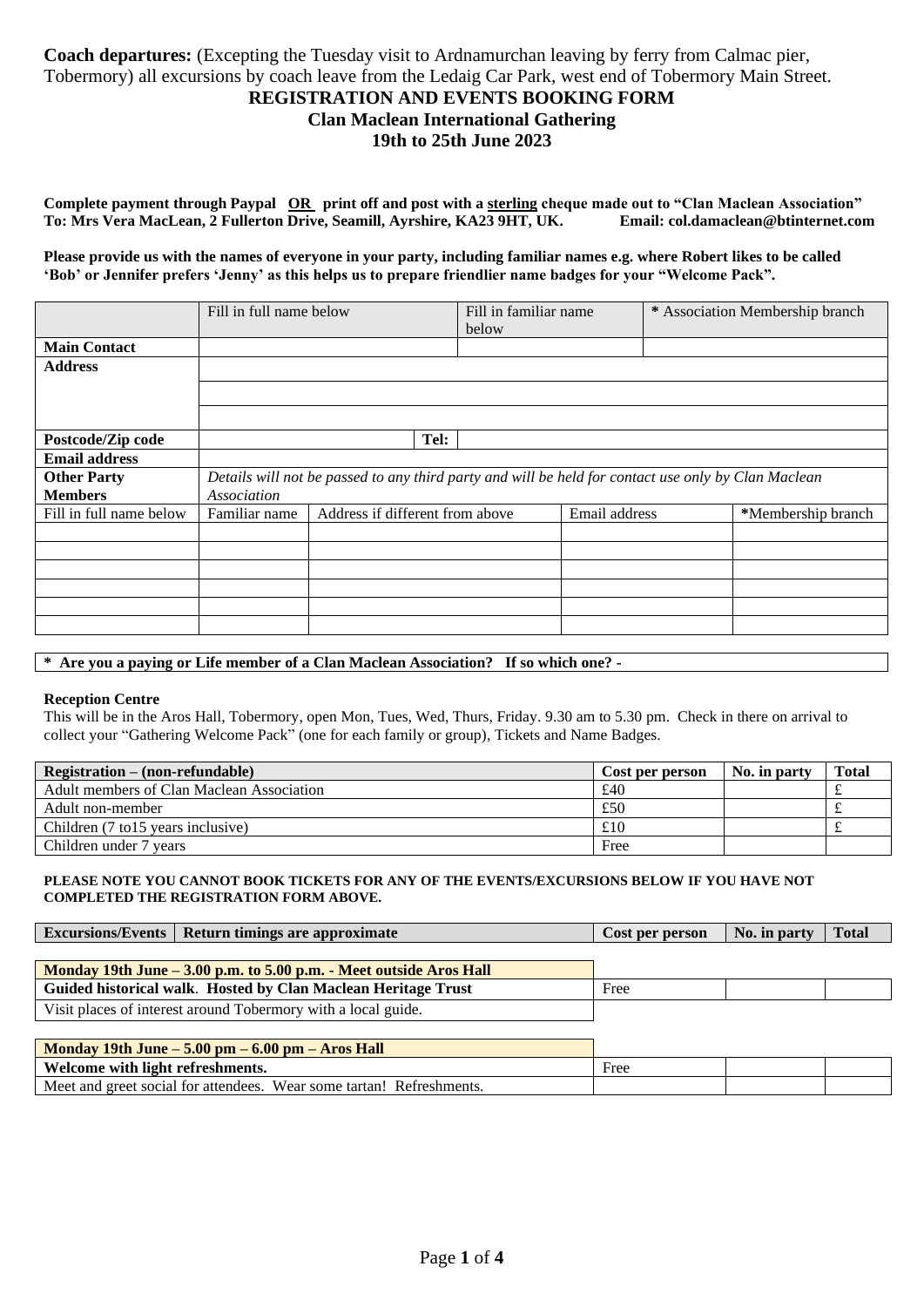| Tuesday $20th$ June – 9.00 a.m. – 6.00 p.m. Departing from the Calmac pier.            |     |  |
|----------------------------------------------------------------------------------------|-----|--|
| Visit to Ardnamurchan and Ardgour - Limited Numbers                                    | £80 |  |
| Ferry from Tobermory to Kilchoan. Coach to Ardnamurchan Natural History Centre         |     |  |
| and tour of Ardnamurchan distillery with dram and light lunch. Afternoon visit for tea |     |  |
| and biscuits at Ardgour Farm House courtesy of Robin and Fiona Maclean of Ardgour.     |     |  |
| Return by coach via Morvern peninsula, crossing back to Mull by Lochaline ferry.       |     |  |
|                                                                                        |     |  |
| Tuesday 20th Iune = $9.30$ a m = $5.30$ n m                                            |     |  |

| <b>Tuesuay</b> 20th June – 3.30 a.m. – 3.30 p.m.                                |     |  |
|---------------------------------------------------------------------------------|-----|--|
| Visit to Iona guided by Nicolas Maclean of Pennycross                           | LSJ |  |
| Coach from Tobermory including Iona Ferry fare and Iona Abbey entrance fee. The |     |  |
| Abbey and its museum contain many important Clan Maclean items.                 |     |  |

| Tuesday $20^{th}$ June – 12.00 noon – 5.00 p.m.                                    | Cost per person | No. in party | <b>Total</b> |
|------------------------------------------------------------------------------------|-----------------|--------------|--------------|
| Visit to Duart Castle – Fare pays for coach from Tobermory                         | £15             |              |              |
| Welcome by a member of the Duart family. Opportunity to enjoy a guided Castle tour |                 |              |              |
| and also the grounds, shop and Tea Room at leisure.                                |                 |              |              |
| Please note that the Duart Appeal is inviting Guardian (& above) Donors to         |                 |              |              |
| attend a special Reception at the Castle on Thursday.                              |                 |              |              |

| Tuesday $20^{th}$ June $- 7.00$ p.m. $- 8.30$ p.m. $- A$ ros Hall                    |      |  |
|--------------------------------------------------------------------------------------|------|--|
| Lecture                                                                              | Free |  |
| By historian Jenn Scott. Interesting look at culture, clothes and weapons of the '45 |      |  |

| Wednesday 21st June – Clan Heritage Day – $9.30$ a.m. – $6.00$ p.m.          |     |  |
|------------------------------------------------------------------------------|-----|--|
| Visit to the Treshnish Isles - Limited Numbers                               | £80 |  |
| Coach from Tobermory to Ulva Ferry. Boat trip to Treshnish Isles and Staffa, |     |  |
| returning by coach to Tobermory.                                             |     |  |

| Wednesday 21 <sup>st</sup> June - Friends of the Clan Maclean Heritage Trust – 2.30 p.m. |             |  |
|------------------------------------------------------------------------------------------|-------------|--|
| All welcome to the unveiling of a memorial to The Rankin College of Piping at            |             |  |
| Kilbrenan. Own transport necessary (share if you can).                                   |             |  |
| Followed by exclusive afternoon tea at Torloisk House for friends of Clan Maclean        | No in party |  |
| <b>Heritage Trust only.</b>                                                              |             |  |
| If not already a Friend, you are welcome to join.                                        |             |  |
| Annual subscriptions are:                                                                |             |  |
| <b>Individual Membership: £20</b>                                                        |             |  |
| <b>Family Membership:</b><br>£30                                                         |             |  |
|                                                                                          |             |  |
| Link to download Membership Form: http://www.maclean.org/heritage-                       |             |  |
| trust/Forms/Membership Application Form v9_22JUL2017.docx                                |             |  |
|                                                                                          |             |  |
|                                                                                          |             |  |

| Wednesday $21^{st}$ June - 6.00 p.m. $-8.00$ p.m. Venue tbc.  | Free |  |
|---------------------------------------------------------------|------|--|
| <b>Films for families</b>                                     |      |  |
| Showing Scottish themed films suitable for all ages to enjoy. |      |  |

| Wednesday $21^{st}$ June $-7.00$ p.m. $-8.00$ p.m. Venue tbc. | Free |  |
|---------------------------------------------------------------|------|--|
| Lecture – (ties in with visit to Lochbuie on Friday)          |      |  |
| Johnson and Boswell's visit to Mull in 1773                   |      |  |

| Wednesday 21st June – 9.00 p.m. – 10.30 p.m. – Aros Hall                              |     |  |
|---------------------------------------------------------------------------------------|-----|--|
| <b>Whisky Tasting -</b> Over 18's only, proof of age may be required.                 | £30 |  |
| Specialist tasting hosted by whisky experts Hector Maclean of Jeffrey Street Whisky – |     |  |
| (jeffreyst.com/pages/about-us); Charles MacLean (www.whiskymax.co.uk) and The         |     |  |
| Tobermory Distillery.                                                                 |     |  |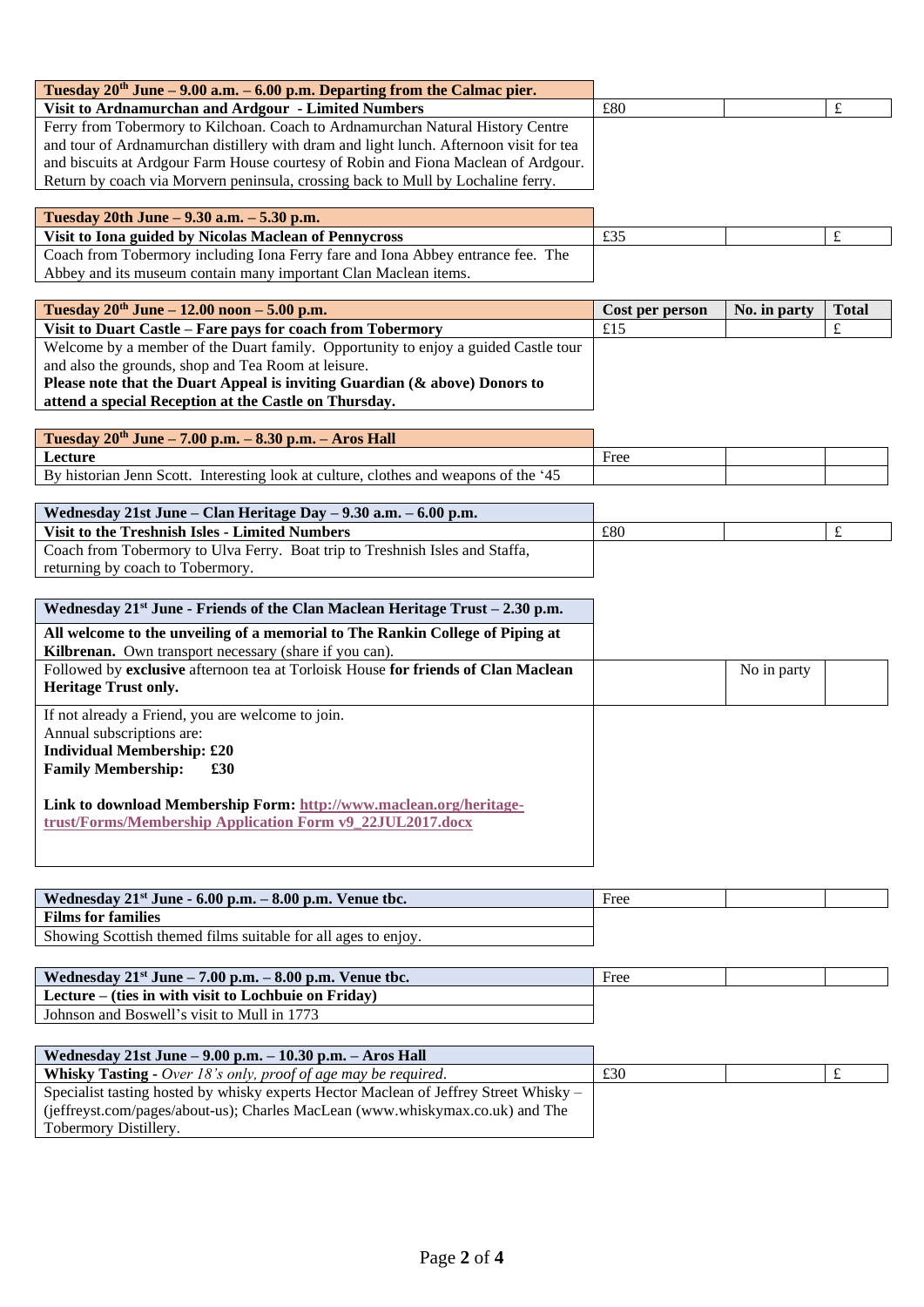| Thursday $22^{nd}$ June — 9.30 a.m. – 5.30 p.m.                                 | £35 |  |
|---------------------------------------------------------------------------------|-----|--|
| Visit to Iona guided by Nicolas Maclean of Pennycross                           |     |  |
| Coach from Tobermory including Iona Ferry fare and Iona Abbey entrance fee. The |     |  |
| Abbey and its museum contain many important Clan Maclean items.                 |     |  |

| Thursday 22 <sup>nd</sup> June – 10.00 a.m. to 12 noon. - Meet outside Aros Hall - |      |  |
|------------------------------------------------------------------------------------|------|--|
| Guided historical walk. Hosted by Clan Maclean Heritage Trust                      | Free |  |
| Visiting places of interest in the immediate area.                                 |      |  |

| Thursday $22^{nd}$ June – 11.00 to 4.00 p.m.                                      |     |  |
|-----------------------------------------------------------------------------------|-----|--|
| Visit to Glengorm, and Isle of Mull Cheese Factory –                              | £35 |  |
| Coach from Tobermory. Enjoy walks short or long in the grounds of Glengorm Castle |     |  |
| with great views to the north and west. Refreshments can be purchased at Glengorm |     |  |
| Coffee Shop and Art Gallery. Return via tour of world-famous Isle of Mull Cheese  |     |  |
| factory, afternoon tea included in ticket price.                                  |     |  |
|                                                                                   |     |  |

| Thursday 22 <sup>nd</sup> June - Duart Castle Restoration Appeal Reception for Guardian    |                  |             |  |
|--------------------------------------------------------------------------------------------|------------------|-------------|--|
| $(\&$ above) Donors at Duart Castle 5.00 pm to 7.00 pm                                     |                  |             |  |
| Free optional coach from Tobermory, depart 3.45 pm and returning at 8.15 pm.               | <b>Transport</b> | No in party |  |
| Using own transport - arrive for 5.00 pm                                                   | Own transport    | No in party |  |
| This event is <b>exclusively</b> for Guardians, Life Guardians, Patrons and Chief's Circle |                  |             |  |
| Donors. Please wear your Guardian badge to gain entry. To become a Donor or                |                  |             |  |
| upgrade your Donor status, please donate via one of the following websites:                |                  |             |  |
| Worldwide donors in GBP: www.maclean.org/duart-appeal/                                     |                  |             |  |
| USA donors in USD: www.duartappeal.org                                                     |                  |             |  |
|                                                                                            |                  |             |  |

| Thursday $22nd$ June - 6.00 p.m. - 8.00 p.m. - Venue tbc.     | Cost per person | No. in party | <b>Total</b> |
|---------------------------------------------------------------|-----------------|--------------|--------------|
| <b>Films for families</b>                                     | Free            |              |              |
| Showing Scottish themed films suitable for all ages to enjoy. |                 |              |              |

| Thursday $22nd$ June $-9.00$ p.m. $-10.30$ p.m. $-$ Aros Hall                       |     |  |
|-------------------------------------------------------------------------------------|-----|--|
| <b>Whisky Tasting –</b> Over 18's only, proof of age may be required.               | £30 |  |
| Specialist tasting hosted by whisky experts Hector Maclean of Jeffrey Street Whisky |     |  |
| (jeffreyst.com/pages/about-us); Charles MacLean (www.whiskymax.co.uk) and The       |     |  |
| Tobermory Distillery.                                                               |     |  |

| <b>Friday 23rd June – International Day - 11.00 a.m. to 1.00 p.m. - Maclean Marquee</b> |      |  |
|-----------------------------------------------------------------------------------------|------|--|
| <b>Clan Congress</b>                                                                    | Free |  |
| Learn more about the Duart Castle Restoration progress. Meet the International          |      |  |
| Presidents; hear more about how the Associations operate worldwide; have your say       |      |  |
| on your clan, Associations, and the future.                                             |      |  |

| Friday 23rd June $-2.00$ p.m. $-6.30$ p.m.                       |     |  |
|------------------------------------------------------------------|-----|--|
| <b>Visit to Lochbuie.</b>                                        | £30 |  |
| Coach from Tobermory to where Johnson and Boswell stayed in 1773 |     |  |

| <u>  Friday 23rd June – 3.00 p.m. – 4.00 p.m. – Maclean Marquee, Tobermory</u>    |      |
|-----------------------------------------------------------------------------------|------|
| Dance practice - No need to book.                                                 | Free |
| Learn the basics with Charlie Kirkpatrick's band and fully enjoy the Grand Dance. |      |

| Friday 23rd June – 8.30 p.m. to 11.00 p.m. – Maclean Marquee, Tobermory |                                                  |     |  |
|-------------------------------------------------------------------------|--------------------------------------------------|-----|--|
| <b>Chief's Grand Ceilidh Concert</b>                                    |                                                  |     |  |
| Come for a casual evening listening to local performers.                | <b>Adults</b>                                    | £25 |  |
|                                                                         | <b>Children</b> $(7-15 \text{ yrs} \text{ inc})$ | £10 |  |

| Saturday 24th June $-11.00$ a.m. to 4.15 p.m. $-$ Duart Castle                          |                                                           |     |  |
|-----------------------------------------------------------------------------------------|-----------------------------------------------------------|-----|--|
| <b>Main Clan Gathering –</b> free coach available from Tobermory departing at 9.00 a.m. |                                                           |     |  |
| $-$ departing Duart Castle at 4.15 p.m to return to Tobermory.                          |                                                           |     |  |
| <b>Arrive by 10.30 a.m.</b> ready to muster in the car park for                         | <b>Adults</b>                                             | £15 |  |
| the Grand March starting at 11.00 a.m.                                                  | <b>Children</b> (7-15 yrs inc) $\left  \right. \pounds 5$ |     |  |